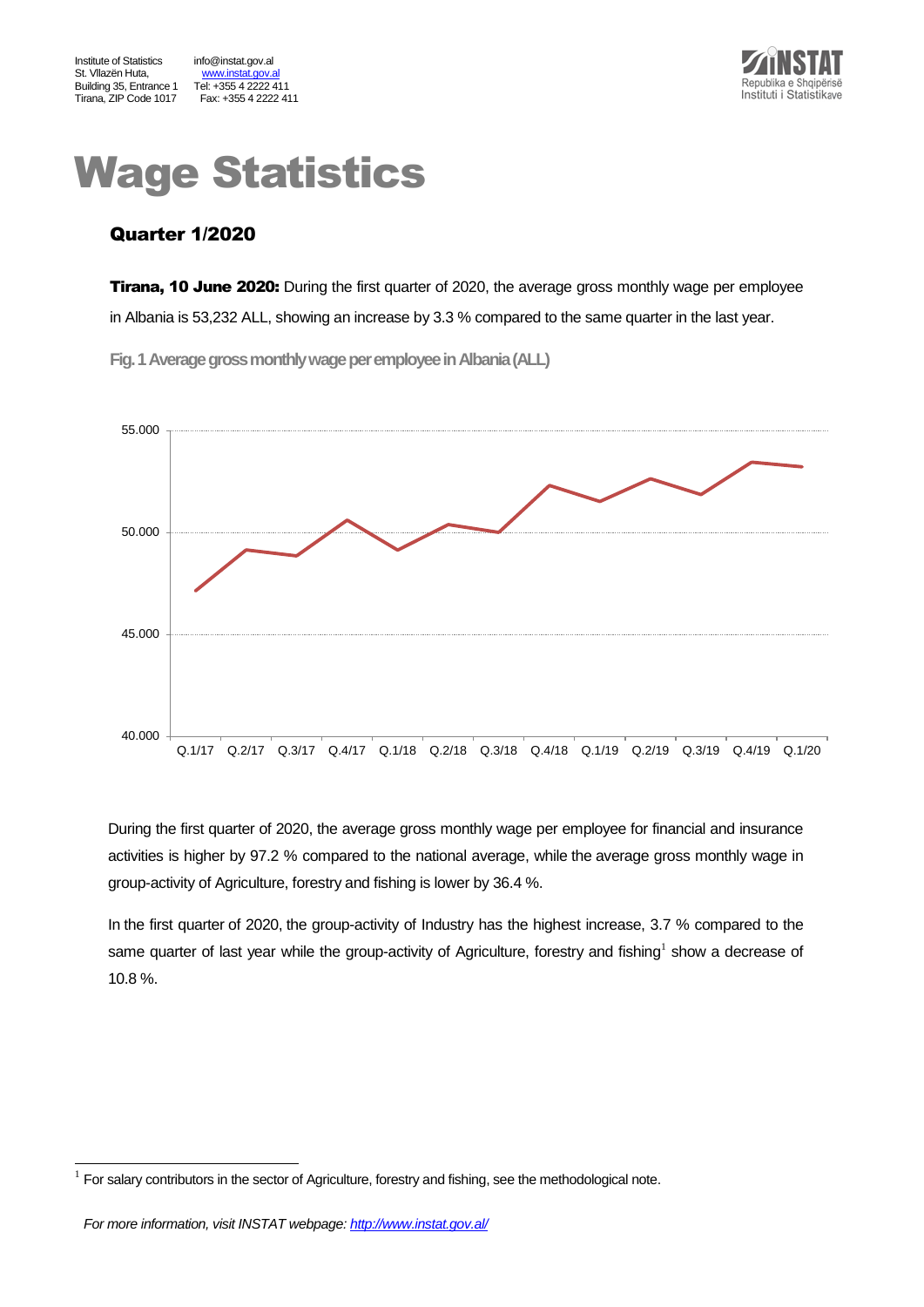**Fig. 2 Average gross monthly wage by economic activities(ALL)**



During the first quarter of 2020, the average gross monthly wage for Managers is higher by 77.9 % compared to the national average, while for Elementary Occupations is lower by 40.2 %.

In the first quarter 2020, the group-occupation of Armed Forces has the highest increase, 6.9 % compared to the same quarter of 2019, while the group-occupation of employees in Managers has increased, with 2 %.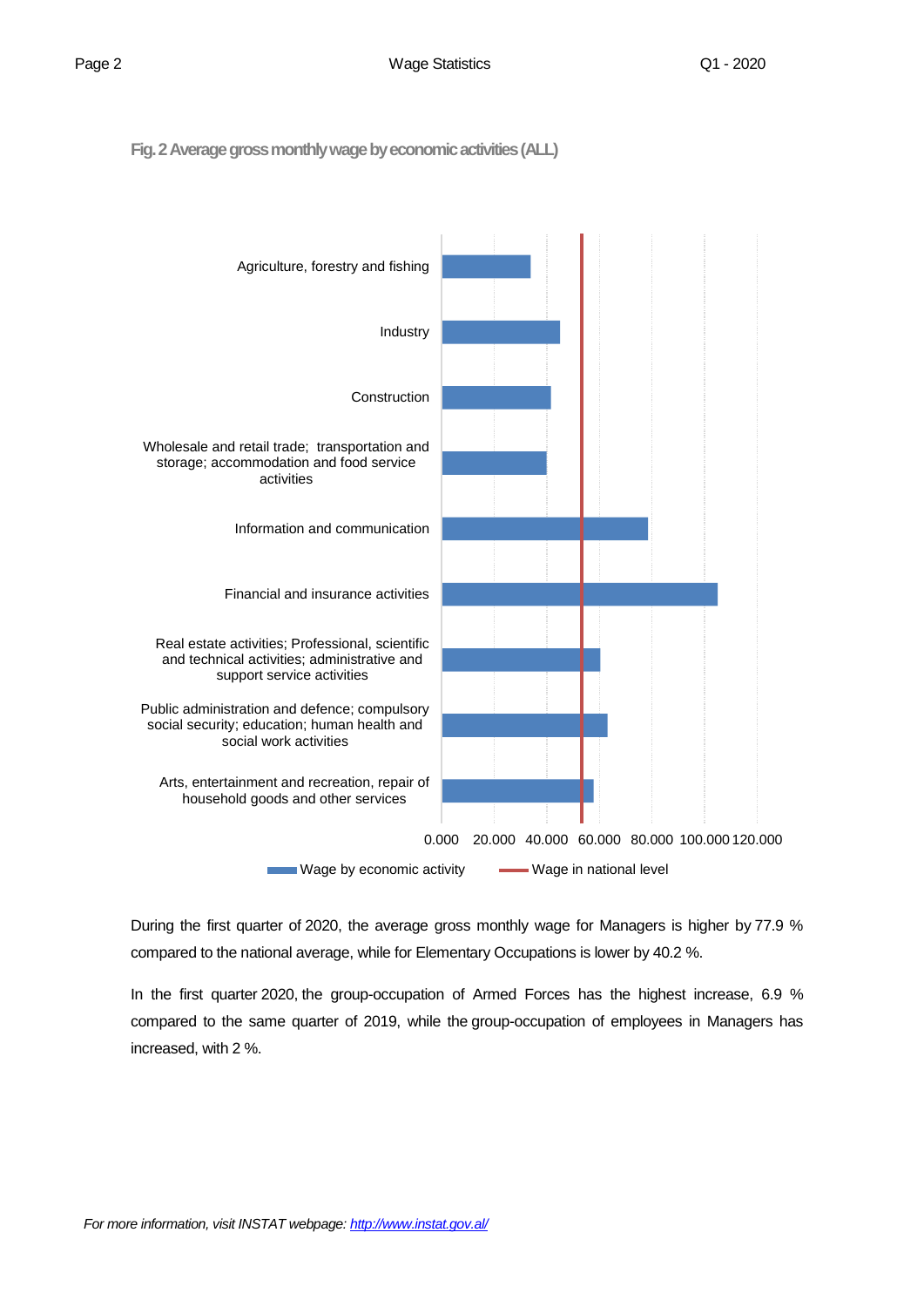**Fig. 3Average gross monthly wage by group-occupations(ALL)**



#### **Tab. 1 Average gross monthly wage per employee and approved minimum wage**

| <b>Description</b>                                     | Q.1/17 | 2/17   | Q.3/17 | Q.4/17 | Q.1/18 | Q.2/18 | Q.3/18 | Q.4/18 | Q.1/19 | 0.2/19 | Q.3/19 | Q.4/19 | Q.1/20 |
|--------------------------------------------------------|--------|--------|--------|--------|--------|--------|--------|--------|--------|--------|--------|--------|--------|
| Average gross monthly wage<br>per employee             | 47.143 | 49.150 | 48.863 | 50.614 | 49.145 | 50.392 | 50.015 | 52.312 | 51.531 | 52.645 | 51.870 | 53.458 | 53,232 |
| Average monthly wage per<br>employee in public sector  | 56,500 | 60.500 | 60.650 | 61.600 | 59.728 | 60.595 | 60.494 | 63.276 | 61.384 | 63.207 | 63.911 | 63.826 | 63,116 |
| Average monthly wage per<br>employee in private sector | 42.853 | 43.997 | 43.630 | 45.631 | 44.796 | 45,667 | 45.274 | 47.299 | 46,982 | 47.894 | 46.473 | 48.767 | 48,272 |
| Approved minimum wage                                  | 22,000 | 24.000 | 24.000 | 24.000 | 24.000 | 24.000 | 24.000 | 24.000 | 26,000 | 26.000 | 26.000 | 26,000 | 26.000 |

*Source of information: General Directorate of Taxation, social insurance contributors; INSTAT's calculation*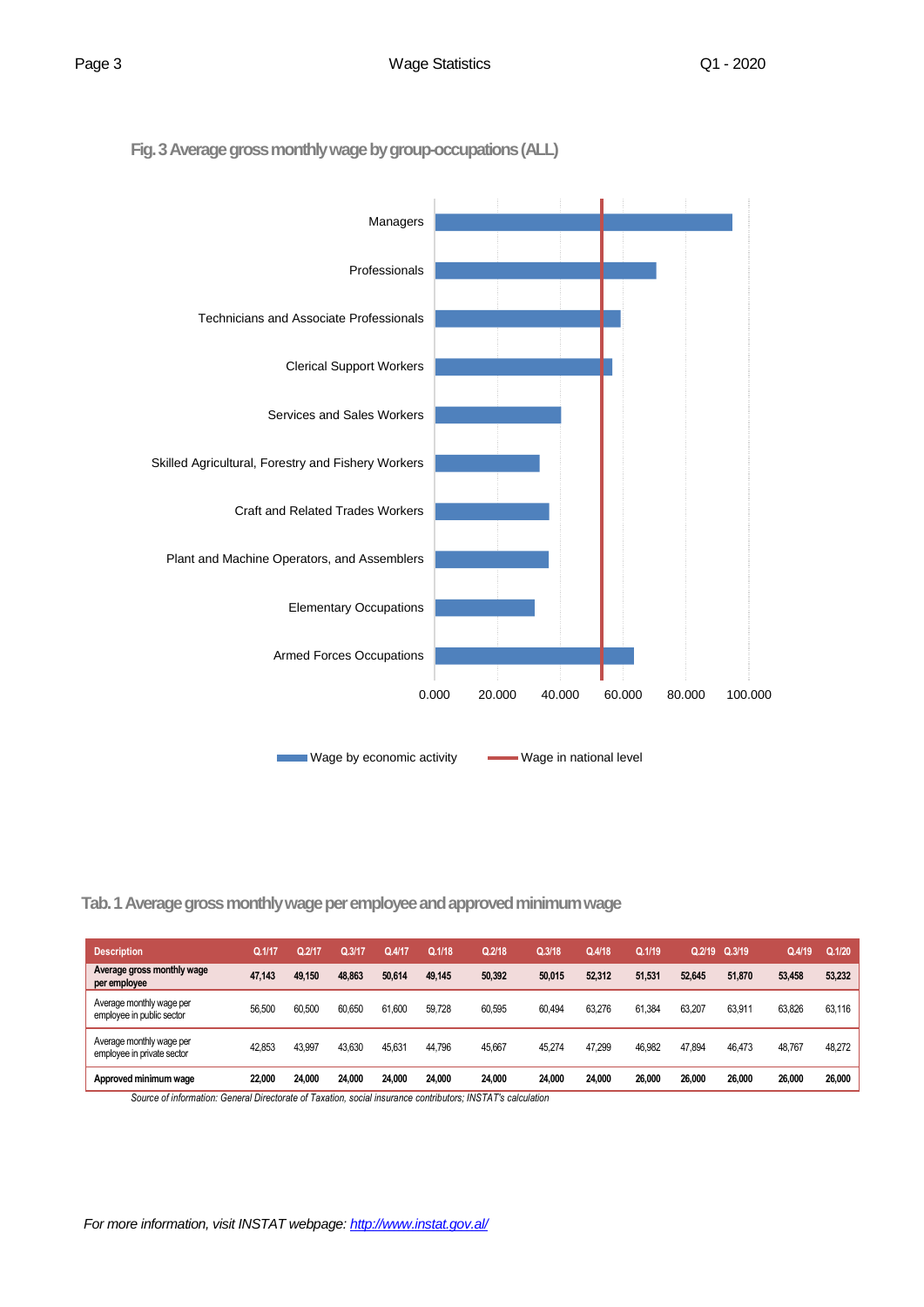#### **Tab.2 Average gross monthly wage per employee by economic activity**

| <b>NACE</b><br>Rev <sub>2</sub><br>(sections) | <b>Economic activity</b><br>by NACE Rev2                                                                                             | Q.1/17 | Q.2/17  | Q.3/17 | Q.4/17  | Q.1/18  | Q.2/18  | Q.3/18  | Q.4/18  | Q.1/19  | Q.2/19  | Q.3/19  | Q.4/19  | Q.1/20  |
|-----------------------------------------------|--------------------------------------------------------------------------------------------------------------------------------------|--------|---------|--------|---------|---------|---------|---------|---------|---------|---------|---------|---------|---------|
|                                               | <b>Total</b>                                                                                                                         | 47,143 | 49,150  | 48,863 | 50,614  | 49,145  | 50,392  | 50,015  | 52,312  | 51,532  | 52,645  | 51,870  | 53,458  | 53,232  |
| A                                             | Agriculture, forestry and<br>fishing                                                                                                 | 34,621 | 36,657  | 36,489 | 37,187  | 36,822  | 36,961  | 36,334  | 37,343  | 37,956  | 39,313  | 36,397  | 35,105  | 33,850  |
| B, C, D, E                                    | Industry                                                                                                                             | 39,247 | 39,688  | 39,911 | 42,615  | 41,023  | 41,464  | 41,711  | 44,672  | 43,463  | 43,607  | 44,134  | 45,418  | 45,088  |
| F                                             | Construction                                                                                                                         | 42.394 | 42,612  | 43,354 | 44,015  | 43,630  | 43,654  | 43,749  | 43,475  | 42,428  | 42,521  | 41,715  | 42,292  | 41,560  |
| G.H.I                                         | Wholesale and retail<br>trade; transportation<br>and storage;<br>accommodation and<br>food service activities                        | 33,553 | 34,560  | 34,788 | 35,501  | 35,375  | 36,561  | 36,555  | 38,292  | 38,558  | 38,892  | 38,577  | 40,147  | 39,964  |
| IJ                                            | Information and<br>communication                                                                                                     | 69,591 | 77,004  | 72,284 | 74,782  | 71,497  | 78,423  | 75,597  | 77,719  | 76,037  | 87,605  | 76,500  | 80,003  | 78,460  |
| ΙK                                            | Financial and insurance<br>activities                                                                                                | 95,403 | 111,199 | 96,523 | 111,368 | 100,455 | 114,162 | 100,609 | 111,626 | 101,734 | 113,339 | 100,547 | 115,094 | 104,985 |
| L,M,N                                         | Real estate activities:<br>Professional, scientific<br>and technical activities:<br>administrative and<br>support service activities | 54.494 | 54,729  | 56,086 | 58,355  | 57,819  | 58,247  | 59,157  | 60,807  | 59,726  | 60,102  | 57,871  | 60,214  | 60,355  |
| 0.P.Q                                         | Public administration<br>and defense:<br>compulsory social<br>security; education;<br>human health and social<br>work activities     | 56,666 | 60,403  | 60,826 | 61,755  | 60,306  | 60,756  | 61,103  | 62,070  | 61,554  | 63,276  | 64,065  | 63,577  | 63,134  |
| R, S, T, U                                    | Arts, entertainment and<br>recreation, repair of<br>household goods and<br>other services                                            | 47,515 | 49,528  | 49.186 | 51,301  | 49,349  | 49,740  | 49.168  | 56,560  | 57,402  | 56,295  | 56,012  | 60,431  | 57,814  |

*Source of information: General Directorate of Taxation, social insurance contributors; INSTAT's calculation*

## **Tab.3Average gross monthly wage per employee by group-occupations**

| <b>Group-occupations ISCO-08</b>                             | Q.1/17 | Q.2/17 | Q.3/17 | Q.4/17 | Q.1/18 | Q.2/18  | Q.3/18 | Q.4/18  | Q.1/19 | Q.2/19  | Q.3/19 | Q.4/19 | Q.1/20 |
|--------------------------------------------------------------|--------|--------|--------|--------|--------|---------|--------|---------|--------|---------|--------|--------|--------|
| Total                                                        | 47,143 | 49,150 | 48,863 | 50,614 | 49.145 | 50,392  | 50,015 | 52,312  | 51,532 | 52,645  | 51,870 | 53,458 | 53,232 |
| Managers                                                     | 91,777 | 97,165 | 93,109 | 99,371 | 96,166 | 100,035 | 97,297 | 101,886 | 96,656 | 100,049 | 97,951 | 99,166 | 94,709 |
| Professionals                                                | 63,616 | 66,561 | 66,469 | 68,471 | 66,097 | 67,491  | 68,024 | 70,032  | 68,667 | 70,706  | 71,158 | 72,350 | 70,540 |
| <b>Technicians and Associate</b><br>Professionals            | 52,453 | 54,028 | 53,824 | 55,954 | 54.650 | 55,562  | 56,168 | 59,932  | 58,923 | 59,773  | 59,236 | 60,151 | 59,175 |
| <b>Clerical Support Workers</b>                              | 49,051 | 50,219 | 51,133 | 53,041 | 51,082 | 51,758  | 52,981 | 56,312  | 55,213 | 55,756  | 55,624 | 57,668 | 56,550 |
| Services and Sales Workers                                   | 35,209 | 37,021 | 37,123 | 37,924 | 37,770 | 38,077  | 37,040 | 38,235  | 39,081 | 39,736  | 38,797 | 39,733 | 40,259 |
| Skilled Agricultural, Forestry and<br><b>Fishery Workers</b> | 28,104 | 29,918 | 30,643 | 30,816 | 30,861 | 30,932  | 31,151 | 31,164  | 32,370 | 32,462  | 32,777 | 33,040 | 33,426 |
| Craft and Related Trades Workers                             | 32,176 | 33,085 | 33,711 | 35,340 | 33,898 | 34,516  | 34,782 | 36,438  | 35,578 | 35,958  | 36,091 | 36,831 | 36,517 |
| Plant and Machine Operators, and<br><b>Assemblers</b>        | 32,467 | 33,812 | 34,379 | 35,716 | 34,653 | 35,141  | 35,439 | 36,637  | 35,781 | 36,232  | 36,381 | 37,253 | 36,315 |
| Workers (Elementary Occupations)                             | 27,467 | 28,942 | 29,311 | 30,101 | 29,910 | 30,344  | 30,407 | 31,334  | 31,409 | 31,941  | 31,757 | 32,247 | 31,814 |
| <b>Armed Forces Occupations</b>                              | 55,029 | 58,457 | 58,318 | 60,466 | 59,613 | 59,645  | 59.087 | 59,150  | 59,379 | 63,522  | 63,802 | 64,274 | 63,448 |

*Source of information: General Directorate of Taxation, social insurance contributors; INSTAT's calculation*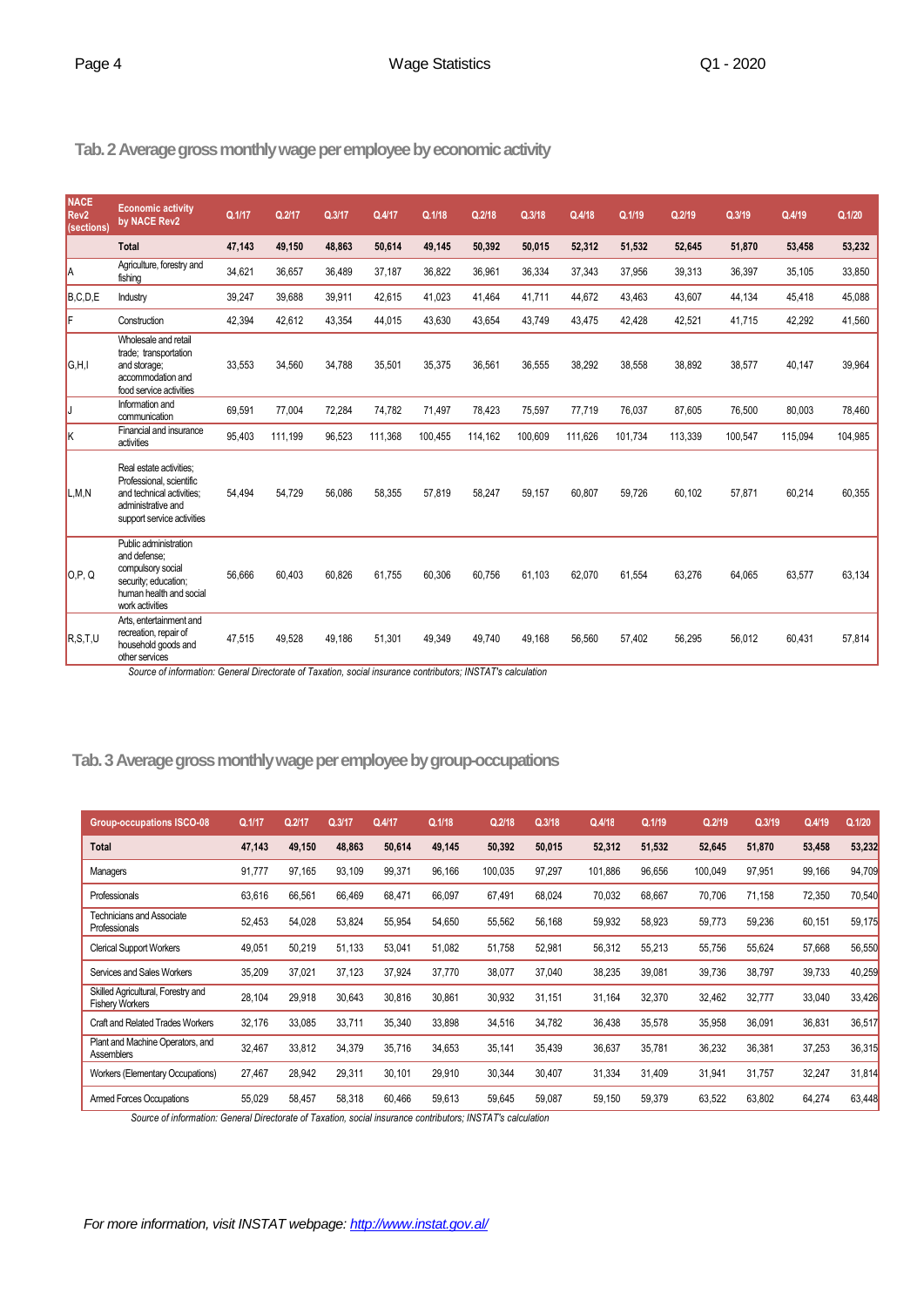## Methodology

This publication contains detailed data on the level of wages, their distribution and the change over the quarters. These statistics offer an opportunity to compare salaries in different industries and for different occupational groups. Wage statistics are also of particular importance to the monitoring of economic indicators that are used by policy-makers, employers and trade unions to assess job supply and job requirements.

#### **Legal Base**

- [Law No.17/2018 on Official Statistics](http://instat.gov.al/media/3972/law-no17-2018-on-official-statistics.pdf)
- Official Statistics National Programme 2017-2021
- Memorandum of Cooperation with the General Directorate of Taxation

#### **Source of Information**

The source of Information on wages is the General Directorate of Taxation. base to the memorandum of cooperation. Data are from the enterprises payroll (E- SIG 025 form).

This form serves to declare three types of tax liabilities:

- Social Security Contributions.
- Health Insurance Contributions
- Income from Employment of Employees.

Variables are three types: original variables from DPT. additional variables from INSTAT and derived variables. The two main variables are the number of employees and the gross wage paid to the employee.

#### **Definitions**

*Average monthly wage* - is the gross wage of an employee for the work performed per month.

This is constituted by the following elements:

- Basic wage for job performed
- Additional payment for managerial duties
- Additional payment for years at work
- Additional payment for difficult working conditions
- Other regular additional payments

Social security contributions and taxation on income are not deducted from the average monthly wage.

*Monthly minimum wage* - is the official minimum wage approved by a Decision of the Council of Ministers.

*Salary contributors in the sector of Agriculture, Forestry and fishing* - are considered all employees declared in the General Directorate of Taxation, by farms / agricultural enterprises*.*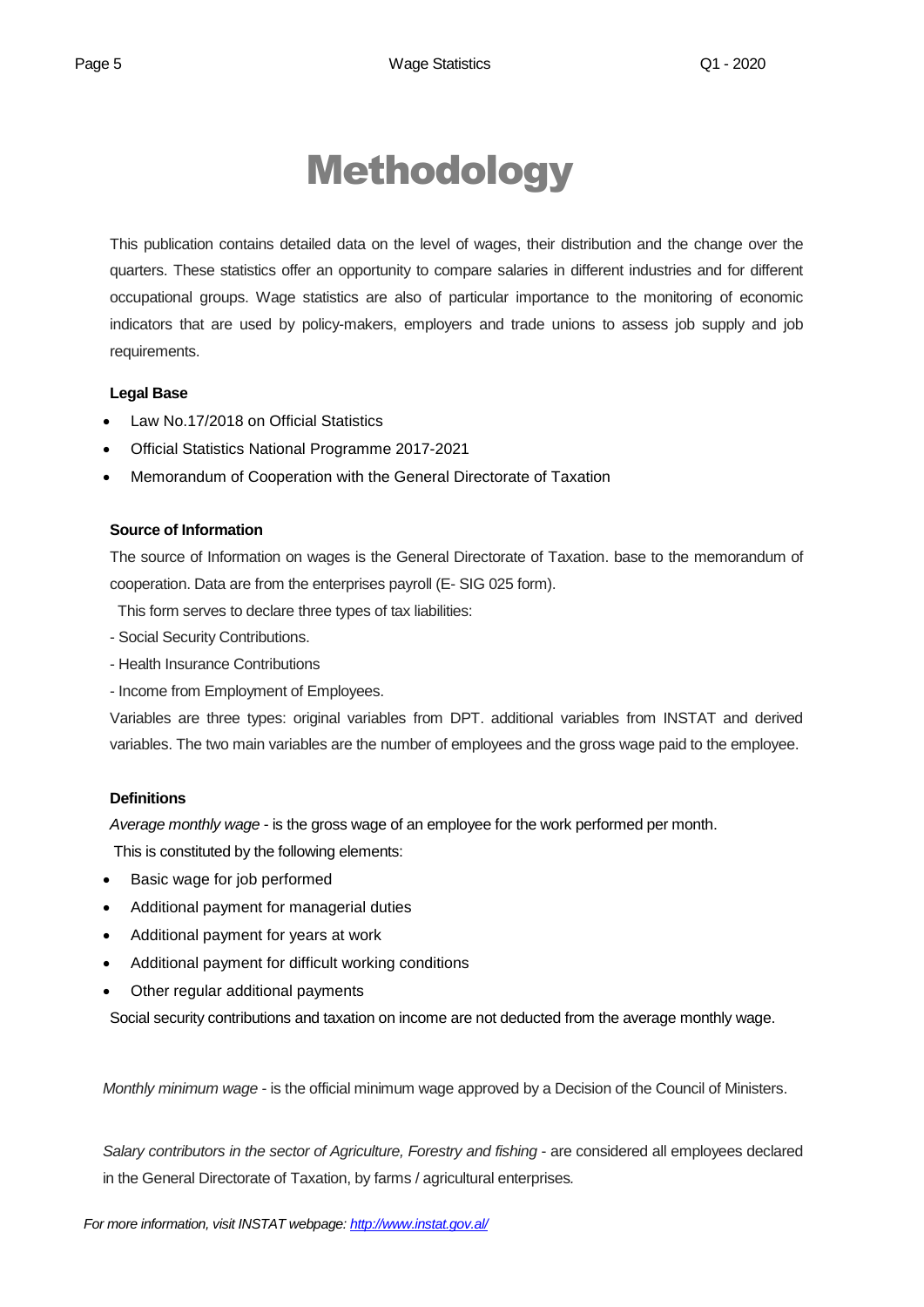#### **Classifications**

 The classification of enterprises is done according to the Nomenclature of Economic Activities, NACE Rev. 2 as follows:

| Nace Rev2.<br>(Sections) | <b>Description</b>                                                                                                         |
|--------------------------|----------------------------------------------------------------------------------------------------------------------------|
| $\mathbf{A}$             | Agriculture. forestry and fishing                                                                                          |
| в                        | Mining and quarrying                                                                                                       |
| C                        | Manufacturing                                                                                                              |
| D                        | Electricity. gas. steam and air conditioning supply                                                                        |
| Е                        | Water supply; sewerage, waste management and remediation activities                                                        |
| F                        | Construction                                                                                                               |
| G                        | Wholesale and retail trade; repair of motor vehicles and motorcycles                                                       |
| н                        | Transportation and storage                                                                                                 |
|                          | Accommodation and food service activities                                                                                  |
| J                        | Information and communication                                                                                              |
| K                        | Financial and insurance activities                                                                                         |
|                          | Real estate activities                                                                                                     |
| M                        | Professional, scientific and technical activities                                                                          |
| N                        | Administrative and support service activities                                                                              |
| $\Omega$                 | Public administration and defense; compulsory social security                                                              |
| P                        | Education                                                                                                                  |
| Q                        | Human health and social work activities                                                                                    |
| R                        | Arts, entertainment and recreation                                                                                         |
| S                        | Other service activities                                                                                                   |
| т                        | Activities of households as employers; undifferentiated goods- and services-producing activities of households for own use |
| U                        | Activities of extraterritorial organizations and bodies                                                                    |

*•* Classification of occupations is done according to International Classification of Occupations,

#### ISCO-08 as follows:

| ISCO_08               | <b>Description</b>                                         |
|-----------------------|------------------------------------------------------------|
| 1.<br><b>Managers</b> |                                                            |
| 11                    | Chief executives. senior officials and legislators         |
| 12                    | Administrative and commercial managers                     |
| 13                    | Production and specialized services managers               |
| 14                    | Hospitality. retail and other services managers            |
| 2.                    | <b>Professionals</b>                                       |
| 21                    | Science and engineering professionals                      |
| 22                    | Health professionals                                       |
| 23                    | Teaching professionals                                     |
| 24                    | Business and administration professionals                  |
| 25                    | Information and communications technology professionals    |
| 26                    | Legal. social and cultural professionals                   |
| 3.                    | Technicians and associate professionals                    |
| 31                    | Science and engineering associate professionals            |
| 32                    | Health associate professionals                             |
| 33                    | Business and administration associate professionals        |
| 34                    | Legal social. cultural and related associate professionals |
| 35                    | Information and communications technicians                 |